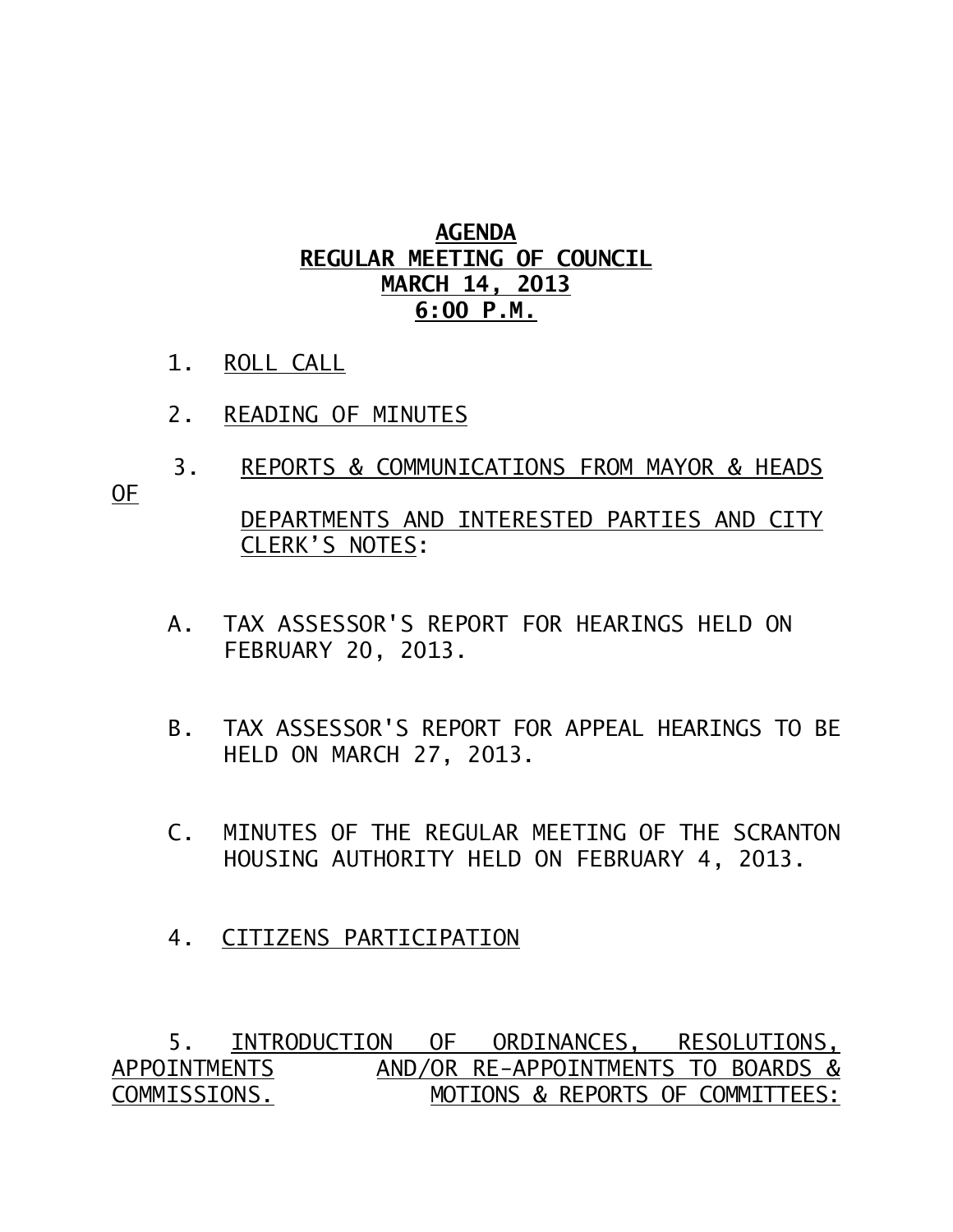A. MOTIONS

 $B<sub>-</sub>$ 

AMENDING FILE OF THE COUNCIL NO. 74, 1993, (AS AMENDED), ENTITLED "THE ZONING ORDINANCE FOR THE CITY OF SCRANTON" BY REPEALING SECTION 516 ENTITLED FLOOD-PRONE AREAS AND ENACTING SECTION 516 ENTITLED FLOODPLAIN MANAGEMENT REGULATIONS.

 $C<sub>-</sub>$ 

AUTHORIZING THE MAYOR AND OTHER APPROPRIATE CITY OFFICIALS TO EXECUTE AND ENTER INTO A CONTRACT WITH MICHAEL BAKER, JR., INC., 100 AIRSIDE DRIVE, MOON TOWNSHIP, PA TO PROVIDE PRE-DEMOLITION ENVIRONMENTAL INSPECTIONS FOR APPROXIMATELY 20-50 PROPERTIES SCHEDULED FOR DEMOLITION OF HAZARDOUS STRUCTURES THROUGH SCRANTON'S OFFICE OF ECONOMIC AND COMMUNITY DEVELOPMENT (OECD).

D.

ORDINANCE OF THE CITY OF SCRANTON, LACKAWANNA COUNTY,

PENNSYLVANIA, APPOINTING CIVIL CROSSROADS CONSULTING

ENGINEERS AS SPECIAL CITY ENGINEERS TO THE CITY OF SCRANTON, DUE TO A CONFLICT OF INTEREST OF CECO ASSOCIATES, INC., THE CITY OF SCRANTON'S ENGINEER, TO INVESTIGATE AND PERFORM ENGINEERING STUDIES REGARDING THE CONDITION AND DETERIORATION OF LAKE SCRANTON ROAD, FROM ROUTE 307 TO ELMHURST BOULEVARD, ISSUE OPINIONS, RECOMMENDATIONS AND SPECIFICATIONS FOR THE REQUIRED REHABILITATION AND RESURFACING OF ALL OR PORTIONS OF LAKE SCRANTON ROAD, AUTHORIZING THE PAYMENT OF PROFESSIONAL FEES UP TO TEN THOUSAND (\$10,000.00) DOLLARS TO BE PAID FROM THE CITY'S REPAYMENTS OF URBAN DEVELOPMENT ACTION GRANTS ACCOUNT AND AUTHORIZING THE MAYOR AND OTHER APPROPRIATE CITY OFFICIALS TO EXECUTE A CONTRACT WITH CIVIL CROSSROADS CONSULTING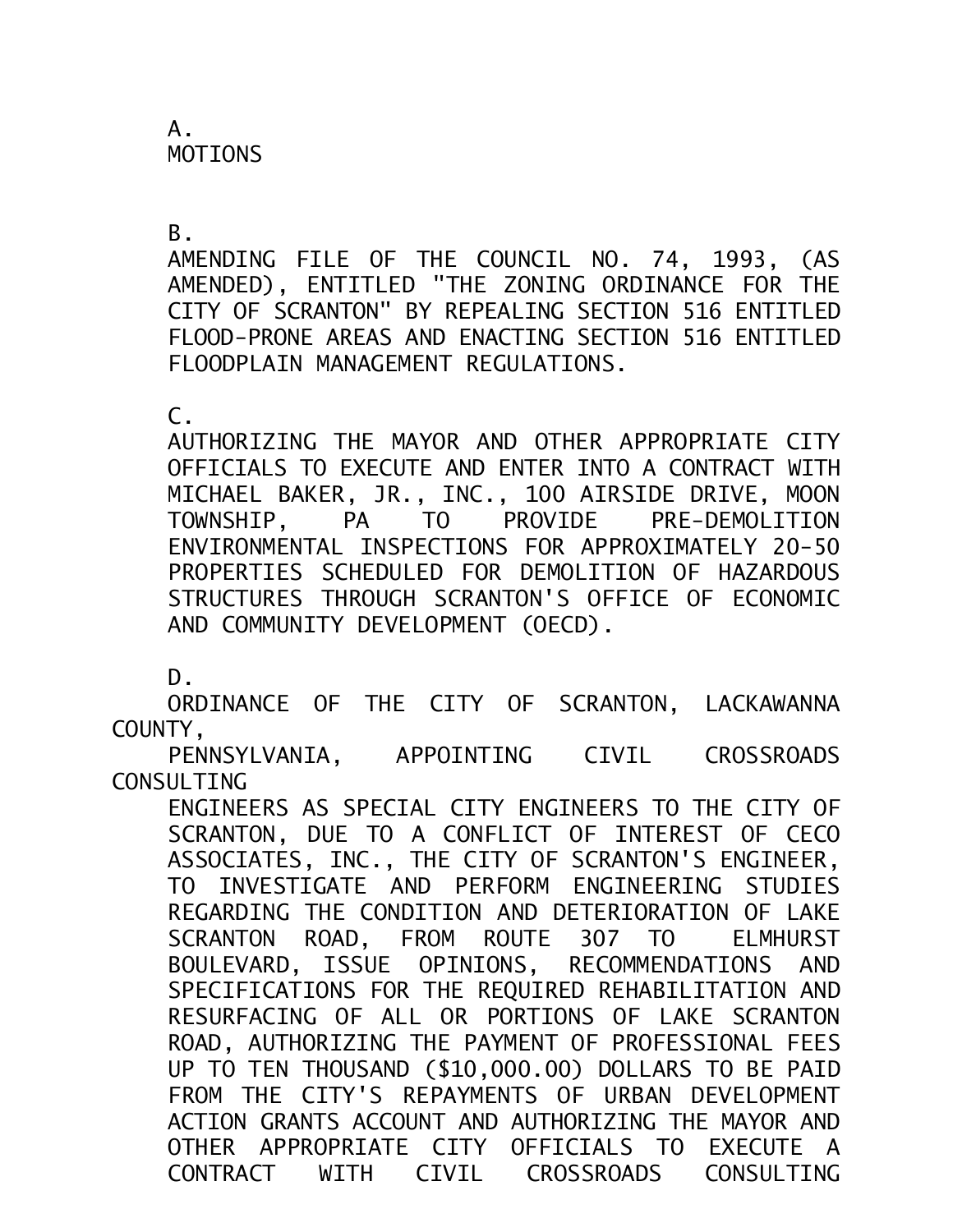E.

 AUTHORIZING THE COUNCIL OF THE CITY OF SCRANTON TO EXECUTE A RESOLUTION OF OPPOSITION TO ACROSS-THE-BOARD BUDGET CUTS REQUIRED BY THE BUDGET CONTROL ACT OF 2011, CALLED "SEQUESTRATION" AND REJECTION OF ANY AND ALL APPROACHES THAT EXPAND ECONOMIC INEQUALITY AND SHIFT INCREASED BURDENS TO THOSE WHO CAN LEAST AFFORD IT.

6. CONSIDERATION OF ORDINANCES – READING BY TITLE –

A.

READING BY TITLE - FILE OF COUNCIL NO. 9, 2013 - AN ORDINANCE - GRANTING A SPECIAL ENCROACHMENT PERMIT

TO REGIONAL HOSPITAL OF SCRANTON, OF 700 JEFFERSON AVENUE, SCRANTON, PENNSYLVANIA, FOR THE INSTALLATION OF A CANOPY EXTENDING FROM THE APPLICANT'S BUILDING 21 FEET, 0 INCHES, SUBJECT TO CONDITIONS.

B.

READING BY TITLE - FILE OF COUNCIL NO. 10, 2013 -

AN

ORDINANCE - ESTABLISHING NINE (9) ON-STREET PARKING SPACES IN THE 700 BLOCK OF JEFFERSON AVENUE FROM THE INTERSECTION OF JEFFERSON AND PINE STREET NORTH ALONG JEFFERSON AVENUE THROUGH AND INCLUDING THE INTERSECTION OF JEFFERSON AVENUE AND GIBSON STREET IN THE CITY OF SCRANTON, AND REPEALING INCONSISTENT ORDINANCES.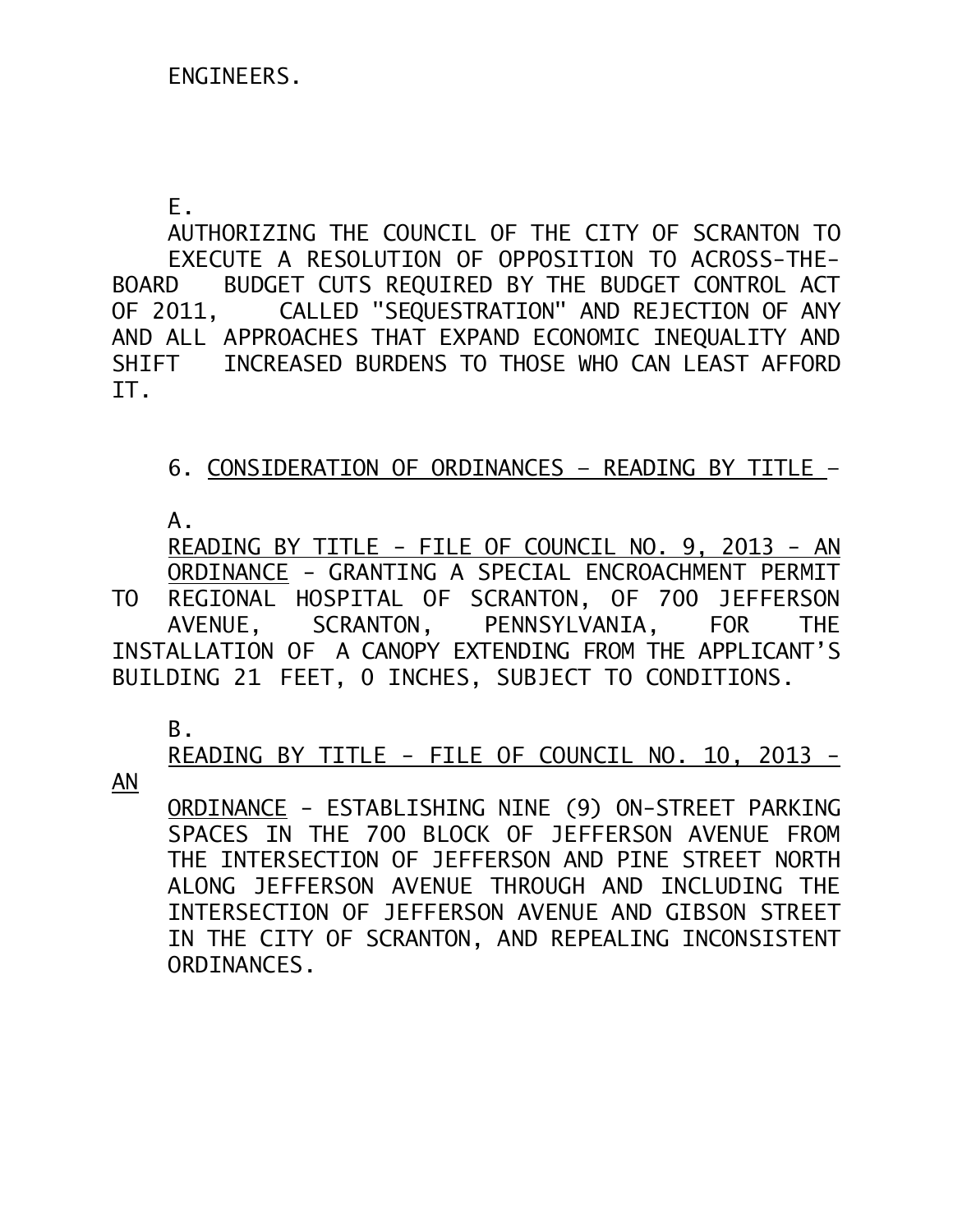## 7. FINAL READING OF RESOLUTIONS AND ORDINANCES-

A.

FOR CONSIDERATION BY THE COMMITTEE ON COMMUNITY DEVELOPMENT - FOR ADOPTION - RESOLUTION NO. 9, 2013 -APPROVING THE FINANCING BY THE SCRANTON-LACKAWANNA HEALTH AND WEFARE AUTHORITY OF CERTAIN CAPITAL PROJECTS FOR THE BENEFIT OF COMMUNITY LIFE SUPPORT SYSTEMS, INC., A PENNSYLVANIA NOT-FOR-PROFIT CORPORATION; DECLARING THAT IT IS DESIRABLE FOR THE HEALTH, SAFETY AND WELFARE OF THE PEOPLE OF THE CITY OF SCRANTON, LACKAWANNA COUNTY, PENNSYLVANIA, AND THE AREA SERVED BY COMMUNITY LIFE SUPPORT SYSTEMS, INC. TO HAVE THE PROJECTS PROVIDED BY AND FINANCED THROUGH THE AUTHORITY; DESIGNATING THE MAYOR OF THE CITY, OR, IN HIS ABSENCE, THE PRESIDENT OR VICE PRESIDENT OF THE CITY COUNCIL, AS THE PERSON TO ACT ON BEHALF OF THE CITY COUNCIL AS THE "APPLICABLE ELECTED REPRESENTATIVE" WITHIN THE MEANING OF THE INTERNAL REVENUE CODE OF 1986, AS AMENDED; AUTHORIZING SUCH MAYOR OF THE CITY OR THE PRESIDENT OR VICE PRESIDENT OF THE CITY COUNCIL OF THE CITY TO TAKE CERTAIN ACTIONS ON BEHALF OF THE CITY COUNCIL OF THE CITY AS SUCH "APPLICABLE ELECTED REPRESENTATIVE"; AND AUTHORIZING OTHER NECESSARY AND APPROPRIATE ACTION.

B.

FOR CONSIDERATION BY THE COMMITTEE ON COMMUNITY DEVELOPMENT - FOR ADOPTION - RESOLUTION NO. 10, 2013 -AUTHORIZING THE MAYOR AND OTHER APPROPRIATE CITY OFFICIALS TO EXECUTE AND ENTER INTO A CONTRACT WITH ABSTRACT ENTERPRISES INC., 628 SPRUCE STREET, SCRANTON, PA 18503 TO PROVIDE REAL ESTATE TITLE SEARCHES FOR APPROXIMATELY TWENTY (20) TO SIXTY